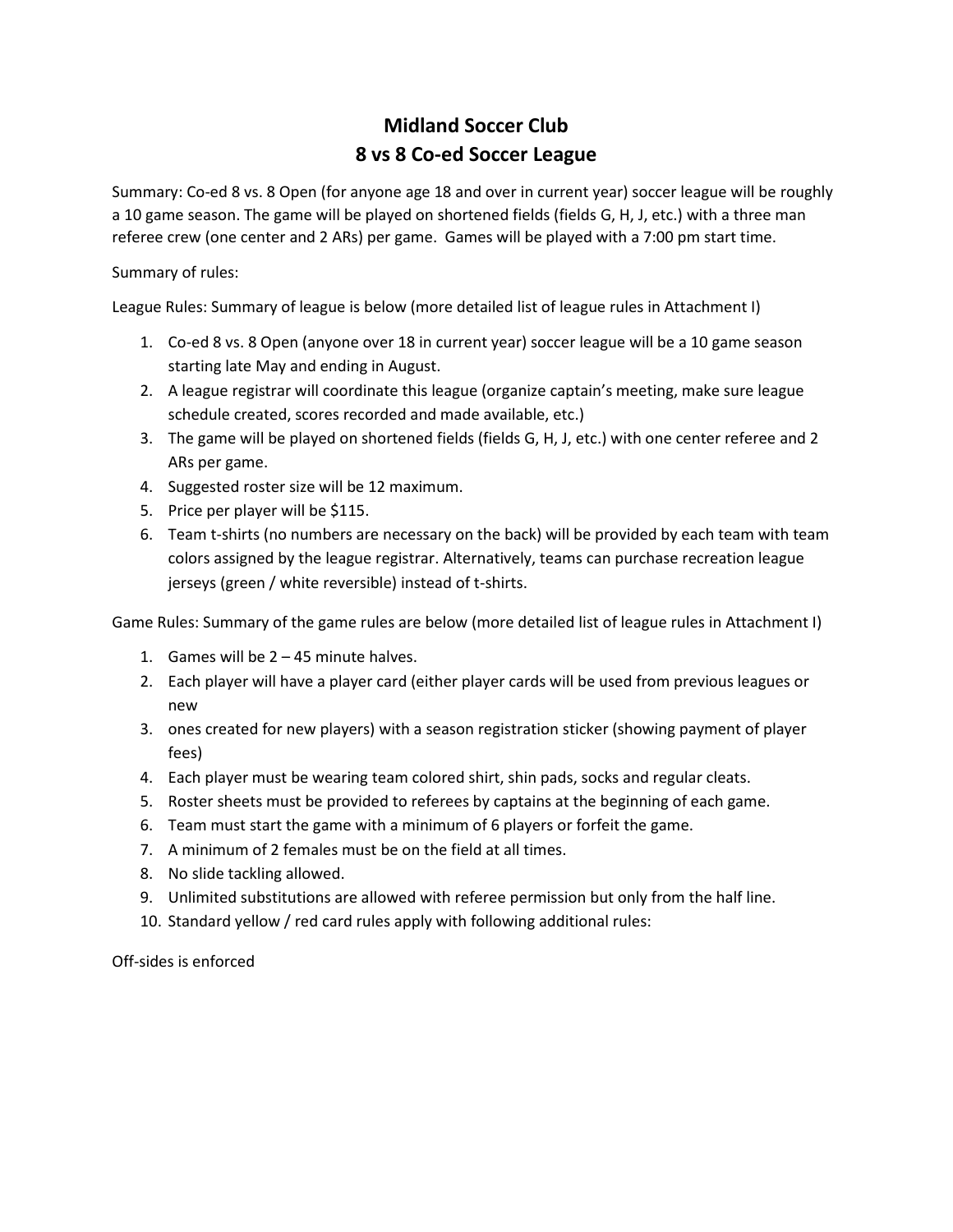# **Attachment I: 8 vs. 8 Co-ed League & Game Rules League Rules**

# LEAGUE SEASON

Co-ed 8 vs. 8 Open (anyone over 18) soccer league will be roughly a 10 game season.

# LEAGUE ORGANIZATION

A league registrar will run this league (organize captain's meeting, make sure league schedule created, scores recorded and made available, resolve league discipline issues, etc.). The registrar has the initial decision on all issues regarding the league. Appeals can be made back to the Club Adult Committee for resolution who has the final authority.

# TEAM SELECTION

The final rosters for each team will be decided the week prior to the start of the season during a captain's meeting. Captains will be identified by league registrar and will come with a team already chosen of minimum 6 players. The remaining team roster will be chosen through selection at the captain's meeting.

The league registrar will set up and run the meeting for team selection.

# TEAM

Suggested roster size of 12 maximum.

Team t-shirts (no numbers are necessary on the back) will be provided by each team with team colors assigned by the league registrar. Alternatively, teams can purchase recreation league jerseys (green / white reversible) instead of t-shirts.

Each Player will need to have a player card (updated from a previous Midland Soccer Club adult league or new one created) to play in a game.

# PLAYER RESTRICTIONS

For players to be eligible to play:

- 1. Be age 18 during calendar year (birthday on or before 12/31)
- 2. Be on a team roster
- 3. Be on only one 8 vs. 8 team
- 4. Must be wearing their 8 vs 8 team shirt
- 5. Have a player card with a sticker showing they have paid the league registration fee

If your team uses an ineligible player they will forfeit all games that were affected by his or her play.

No jewelry, watches, or anything deemed dangerous by officials. If you do not comply you will be suspended for that game. Casts and or braces must be made of soft materials. Anything deemed dangerous by officials and you will not be allowed to play. Metal spikes are not allowed.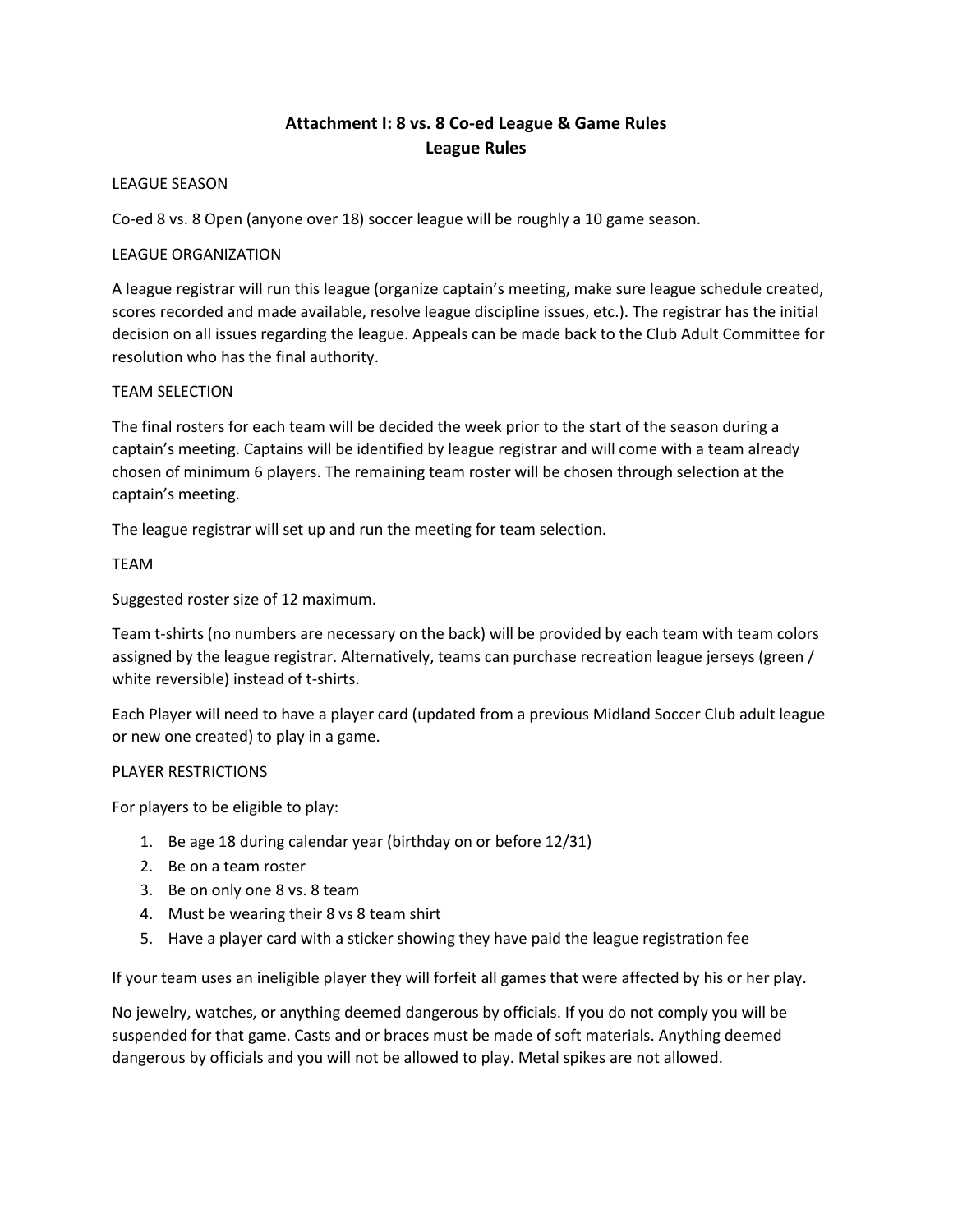#### LEAGUE SCORING

Each team is awarded three points for a win, one point for a tie and zero points for a loss or forfeit for league standings. Teams who forfeit three (3) games for any reason will forfeit their remaining games.

#### Game Rules:

Any rule or play interpretation not covered in these rules shall be governed by the playing rules established by FIFA.

The game will be played on shortened fields (MSC fields G, H, J, etc.) with one center referee & 2 ARs per game.

Teams must maintain a minimum of 2 female players on the field at all times. A team may play with only one (1) female on the field but must play down a player until the second female player enters the field. This can be overruled if the opposing team manager agrees to the rule waiver.

#### START OF THE GAME

The home team must provide the game ball. Ball size will be 5.

The clock starts at the predetermined game time. If any team is not ready by 10 minutes past game start time the forfeit rules come into effect.

Teams must have a minimum of 6 players to start the game or a forfeit is declared. A team may start with no fewer than six (6) players and must maintain at least six (6) players to continue play at any time. A team that does not field at least six eligible players at the designated starting time will forfeit the game.

Only designated team captains may talk to the officials. Other team members not designated to talk to the officials may put themselves and their team in jeopardy of receiving a yellow or red card.

# GAME CLOCK

The game shall consist of two periods of 45 minutes each, with a five (5) minute half-time. The clock will only be stopped if the referee has to discontinue the game for weather, misconduct of players/fans or if a player is seriously injured and needs to be helped off the field. THERE ARE NO TIME OUTS.

# GAME SCORING

Overtime – No overtime in case of a tie.

Should a game need to be called early, a full game is considered to be played should the first half be completed and 10 minutes of the second half.

#### GAME PLAY

Substitutions are unlimited on throw-ins, goal kicks, between halves, when a goal is scored, and/or when there is an injury. A team does not need to be in possession of the ball to substitute a player. A team must notify the referee on all substitutions. No player may come onto the playing field without permission from the referee.